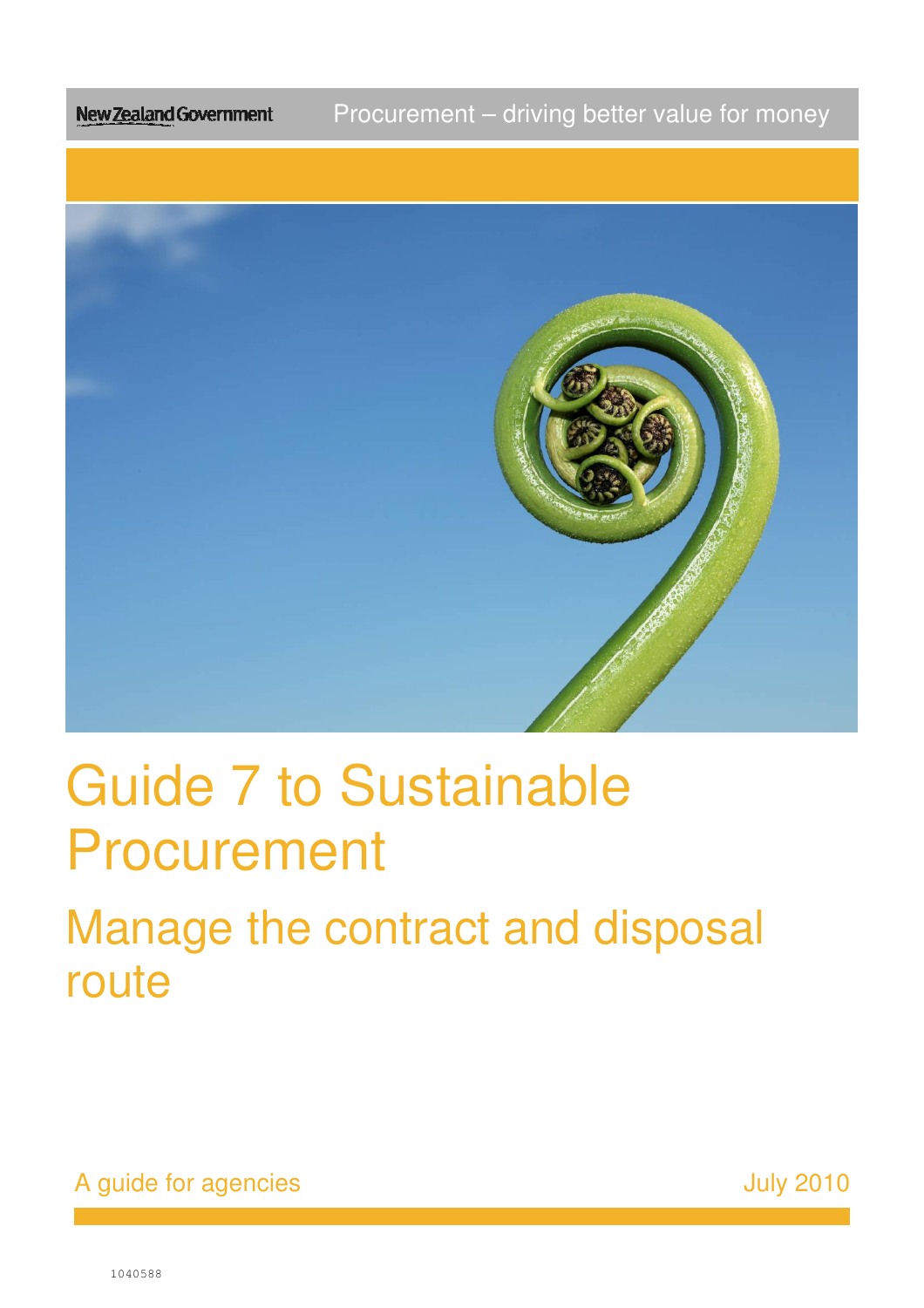This guide is part of a series of documents focussed on 'Integrating Sustainable Procurement into Practice'. This material was developed by Sustainable Procurement Limited for the United Nations Marrakech Taskforce for Sustainable Procurement of which the New Zealand government is a member. The series is based around a typical procurement process with a guide for each relevant stage as identified below:



Please see the separate guidance notes referenced for other stages of the procurement process.

#### First Published July 2010

Government Procurement Development Group | Ministry of Economic Development PO Box 1473 | Wellington | New Zealand | http://www.med.govt.nz | http://www.procurement.govt.nz



This work is licensed under the Creative Commons Attribution-Noncommercial-Share Alike 3.0 New Zealand License. In essence you are free to copy, distribute and adapt the work noncommercially, as long as you attribute the work to the Copyright Crown and abide by the other licence terms.

> To view a copy of this license, visit http://www.creativecommons.org.nz Please note that no departmental or governmental emblem, logo or Coat of Arms may be used in any way that infringes any provision of the Flags, Emblems, and Names Protection Act 1981. Attribution to the Crown should be in written form and not by reproduction of any such emblem, logo or Coat of Arms.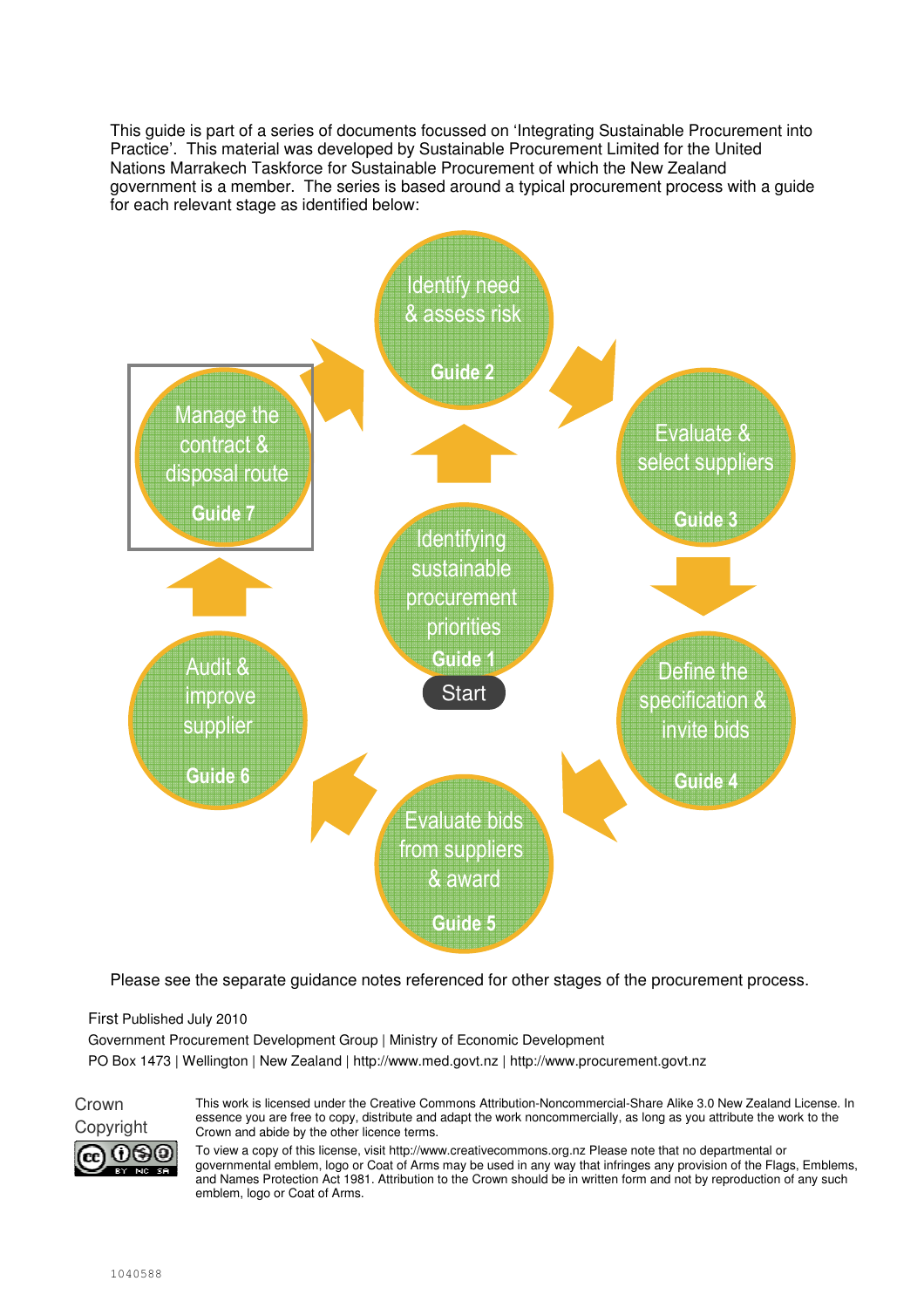# **Contents page**

| Determining the sustainability issues for contract management review 6 |  |
|------------------------------------------------------------------------|--|
|                                                                        |  |
|                                                                        |  |
|                                                                        |  |
|                                                                        |  |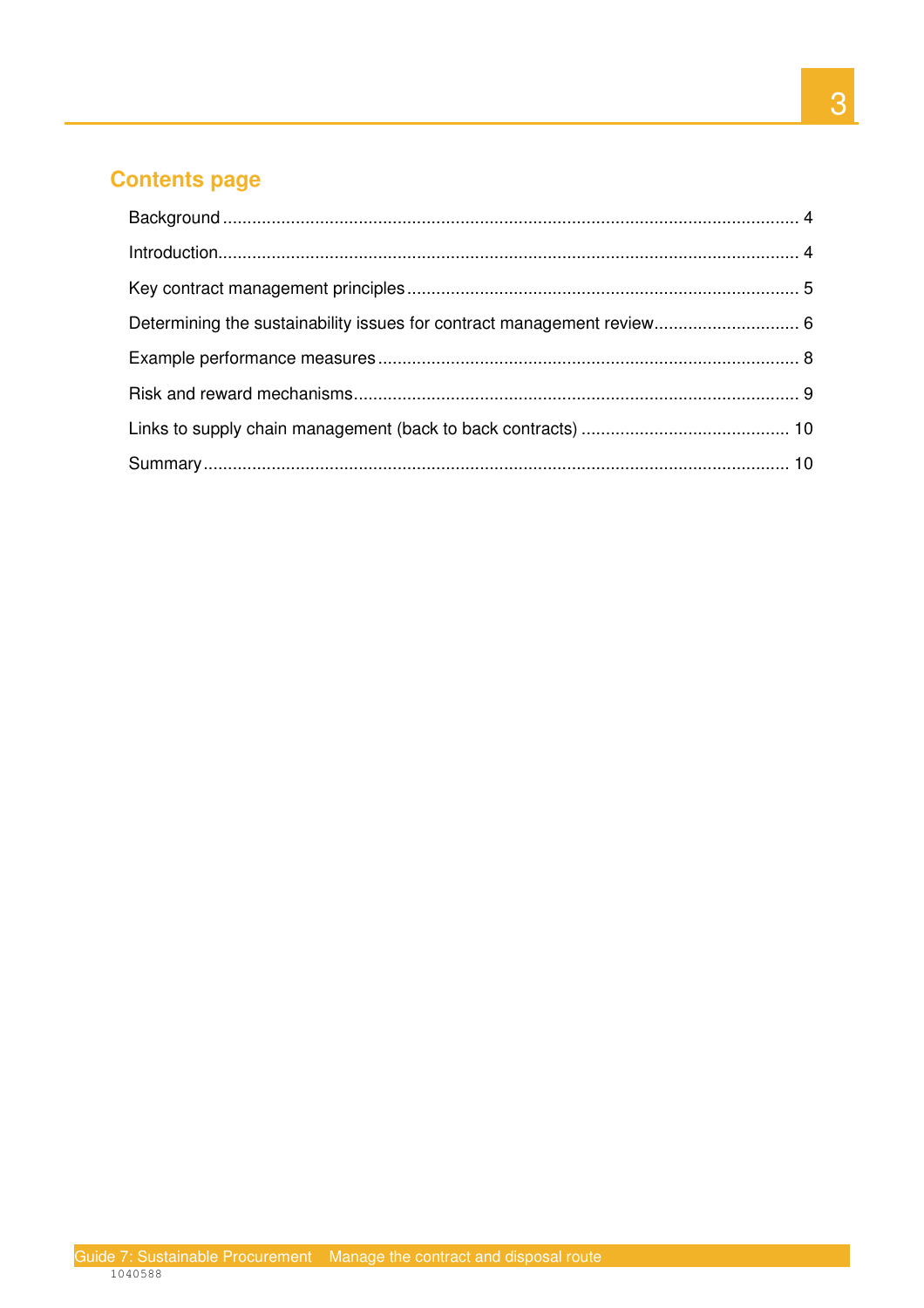# To what extent does your agency continue to manage contracts after they have been awarded?

# **Background**

This guidance document details the key issues involved in contract management and the setting of supplier performance criteria. In particular, it details the common principles involved in contract management and how sustainability issues can be integrated into a contract management approach.

Whilst referencing inter-linked procurement stages, this guide focuses on contract management to manage sustainability impacts. This is primarily informed through a sustainability risk assessment and by the specification set for the particular contract need. See Guide 2 Identify Need and Assess Risk and Guide 4 Define the Specification and Invite Bids. Sustainability risks that are best managed by on-going supplier performance criteria applied after the contract has been awarded are illustrated as well as the principles of motivating the supplier to deliver continuous improvement over the life of the contract.

#### **Why is this Important?**

Except for very routine procurements all contracts will need to be managed, mainly to ensure that the supplier keeps to the commitments they made in their bid. The supplier and procurer have legal contractual obligations, effective contract management ensures that commitments are met and that any problems are managed and dealt with quickly. From a sustainability perspective, contract management ensures suppliers meet their sustainability commitments, but also creates a mechanism to improve performance through use of performance indicators. If practiced successfully, procurers will be able to show continuous improvement and demonstrate successful delivery of sustainable procurement to all stakeholders.

#### **How to use this Guide**

The guide is structured by subject, so it can either be read fully in order to obtain a complete overview of the issues in bid evaluation or the reader can jump to a specific subject area (see above). However, the guide does follow a logical order so it is recommended to start at the beginning and work through to avoid any confusion.

## **Introduction**

linked again to the category of the contract on the sustainable procurement matrix:<br>Contracts - High Value and High Value and High Sustainability Risk Having awarded the contract to the successful supplier it is important that the contract is managed to ensure that the supplier meets the commitments they gave in their bid proposal. Effective contract management is particularly important for longer-term contracts where the buying and supplying organisations will be working together for many years. Unfortunately contract management is an area of procurement that is often neglected and can lead to frustration for all parties. As with other guidance, the approach to contract management can be

| Secure contracts      | $\overline{\phantom{a}}$ | Low Value, but High Sustainability Risk |
|-----------------------|--------------------------|-----------------------------------------|
| Drive contracts       | $\sim$                   | High Value, but Low Sustainability Risk |
| Acquisition contracts | $\sim$                   | Low Value and Low Sustainability Risk   |

 Whilst all contracts need to be managed, it is particularly important for high-risk contracts as the items being supplied have high sustainability impacts and are often essential purchases for the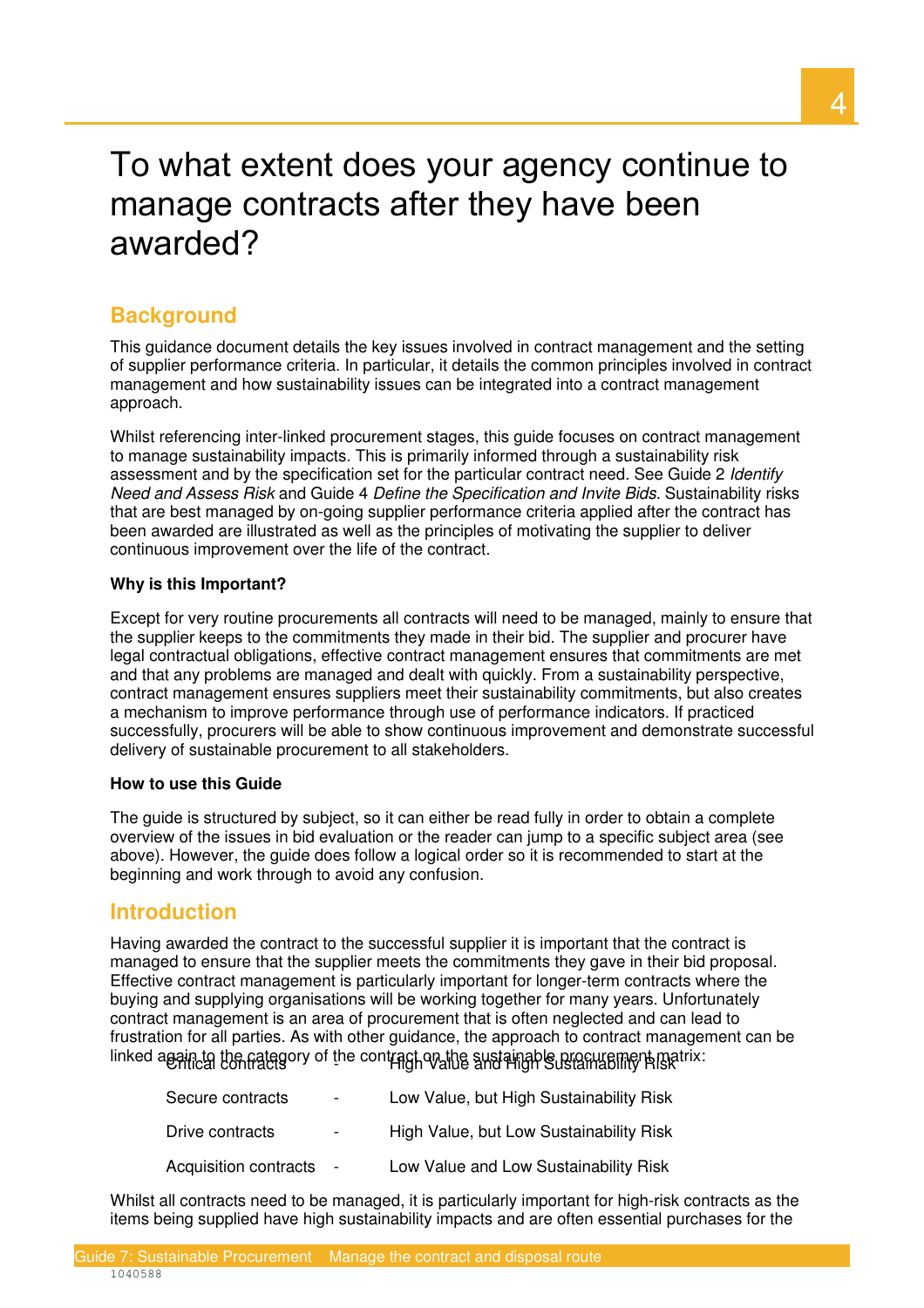buying agency. A key issue is ensuring that suppliers of "secure" items (low value, but high sustainability risk) are closely managed as the value of the business is relatively low so the supplier will need to motivated by other factors to ensure a successful service.

 Contract management normally begins with a face-to-face contract commencement meeting with the supplier. Thereafter, the way in which the supplier is managed (review meetings, progress reports etc) is influenced by the nature of the contract. Milestones should be established and reviewed, and performance assessed against pre-agreed performance measures. The performance criteria used to manage the contract will have been determined at the risk assessment and contract strategy stage. See Guide 2 Identify Need and Assess Risk.

 Additionally, when determining the approach to contract management, it is suggested that procurers consider:

- The launch of the contract within the organisation
- Information for contract users
- Administration of the contract within any IT system
- The management of day to day queries
- The frequency of review meetings with internal users
- The frequency of review meetings with suppliers
- The documentation required for review meetings
- The Key Performance Indicators required for the contract
- Any risk/ reward mechanisms for the supplier based on performance

#### **Key contract management principles**

- Keep a file for each contract with the original documents and all correspondence, plans, charts, calculations and anything else that passes between you and the supplier, or other involved parties.
- Keep a written log of all significant events that occur during the contract, at the time they occur. Note what happens, who was involved, why and any perceived cost implications. The importance of this information in time and trouble cannot be overestimated.
- Any instruction to the contractor must be in writing, dated and sequentially numbered.
- Do all that you can to keep changes to the basic contract to a minimum.
- You have contractual obligations under law as well as the supplier. Know what they are and make sure you that you carry them out.
- Don't let a situation drift. Problems rarely solve themselves, but usually get worse and before you know it, particularly if the supplier has a claim for extra cost.
- If you have a contractual problem, don't keep things to yourself, seek advice and support.
- Don't let the suppliers' problems become your problems.
- The law of contract is usually commercial law and carries commercial penalties if you get it wrong. This usually involves extra costs and perhaps some embarrassing explanations.
- Don't accept less than the contract calls for in the interests of expediency. The contractor has costed for the whole contract. Your organisation is paying for the whole contract, make sure you get it.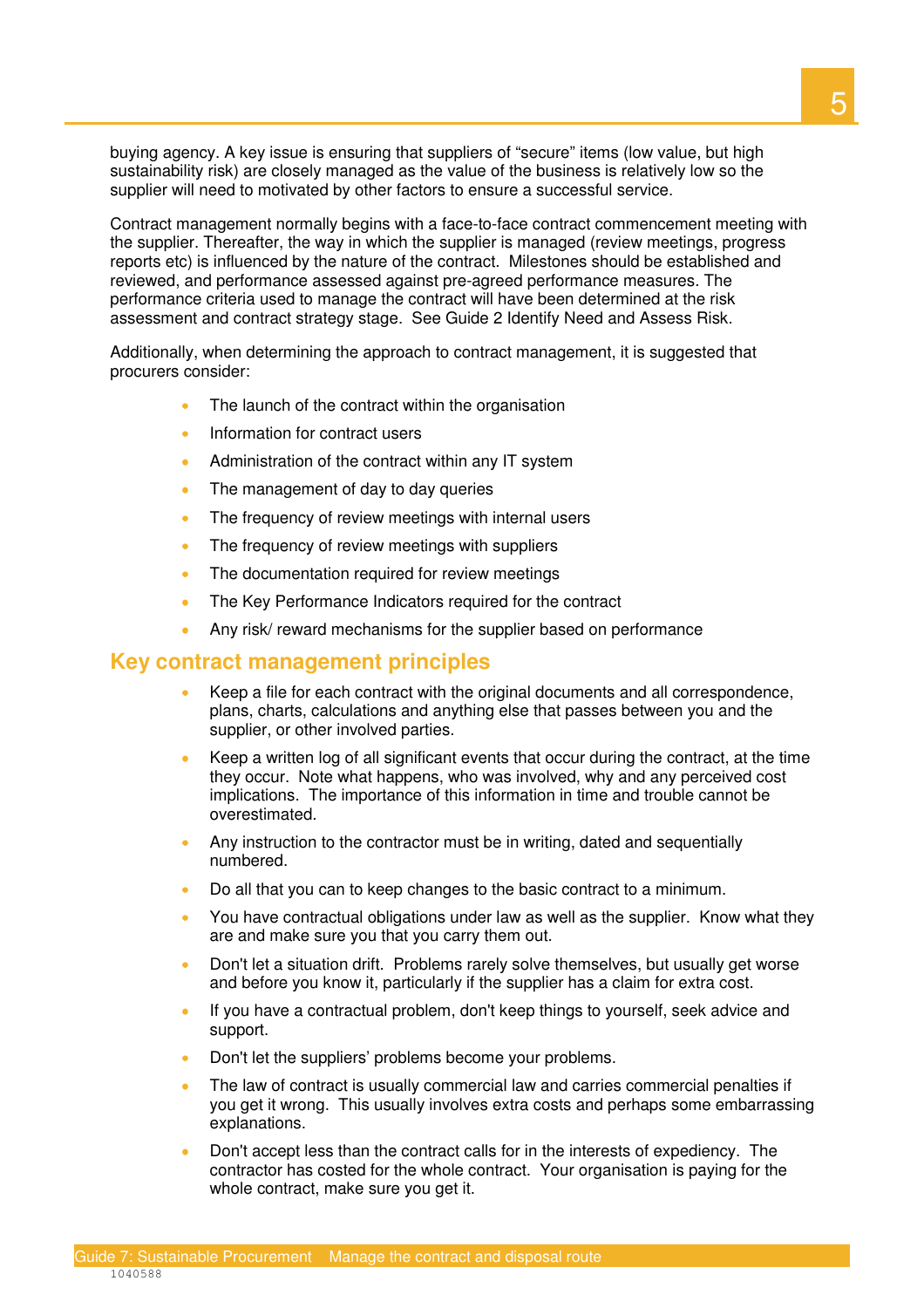- Take as much care in finishing a contract as you did in starting it. Contracts are a legal process that should not be left to chance.
- Remember you are spending tax-payers money, spend it wisely, sustainably and challenge everything.

## **Determining the sustainability issues for contract management review**

 The sustainability issues that need to be examined as part of contract management are a function of the risks identified in the contract. When a contract is first being planned risks should be identified and documented. See Guide 2 Identify Need and Assess Risk. Example risks may include:

- High CO2 emissions due to poor energy efficiency/ travel management
- Supplier sub-contracts the work to an organisation with poor sustainability credentials
- Suppliers staff are not properly trained in the sustainability issues associated with this contract
- Unsustainable materials in the product
- Employees exploited by supplier
- Reputation damage to the organisation through poor sustainability practices by supplier etc

The risks identified then need to be managed, there are five options available:

- Option 1: need to be closely monitored) The risk cannot be managed and is therefore not addressed (these risks
- Option 2: The risk is managed by the choice of supplier
- Option 3: The risk can be addressed in the specification
- Option 4: requisitioner can evaluate how they propose to manage the risk The supplier needs to provide proposals on their approach, so the
- Option 5: has been awarded or generally as part of contract management activity The risk is managed either by targets to be delivered once the contract

 Each contract will typically employ a range of these management options. For risks that can only be managed by option 5, (targets to be delivered once the contract has been awarded or generally as part of contract management activity) a set of performance measures and a contract management approach needs to be determined. The measures used in contract management should relate directly back to the risk assessment undertaken at the start of the contract, the clauses/questions asked in the specification supplemented by any additional commitments made by the supplier in negotiation.

 As highlighted in Guide 4 Define the Specification and Invite Bids B10, sustainability criteria can be applied at all stages of the procurement process. As an example, see below sustainability criteria to manage carbon-dioxide/particulate emissions from travel in a computer services contract. Pay particular attention to the way the criteria become more specific and more dificult between supplier selection and specification. Also note that the bid evaluation criteria highlighted have a direct link to clauses/questions in the specification. Similarly, contract management criteria also link back to both specification and bid evaluation criteria and provide the method by which compliance is monitored and continuous improvement encouraged.

 **Table 1 – Example of possible sustainability criteria to manage Carbon-dioxide/ particulate emissions from travel associated with providing an IT Service**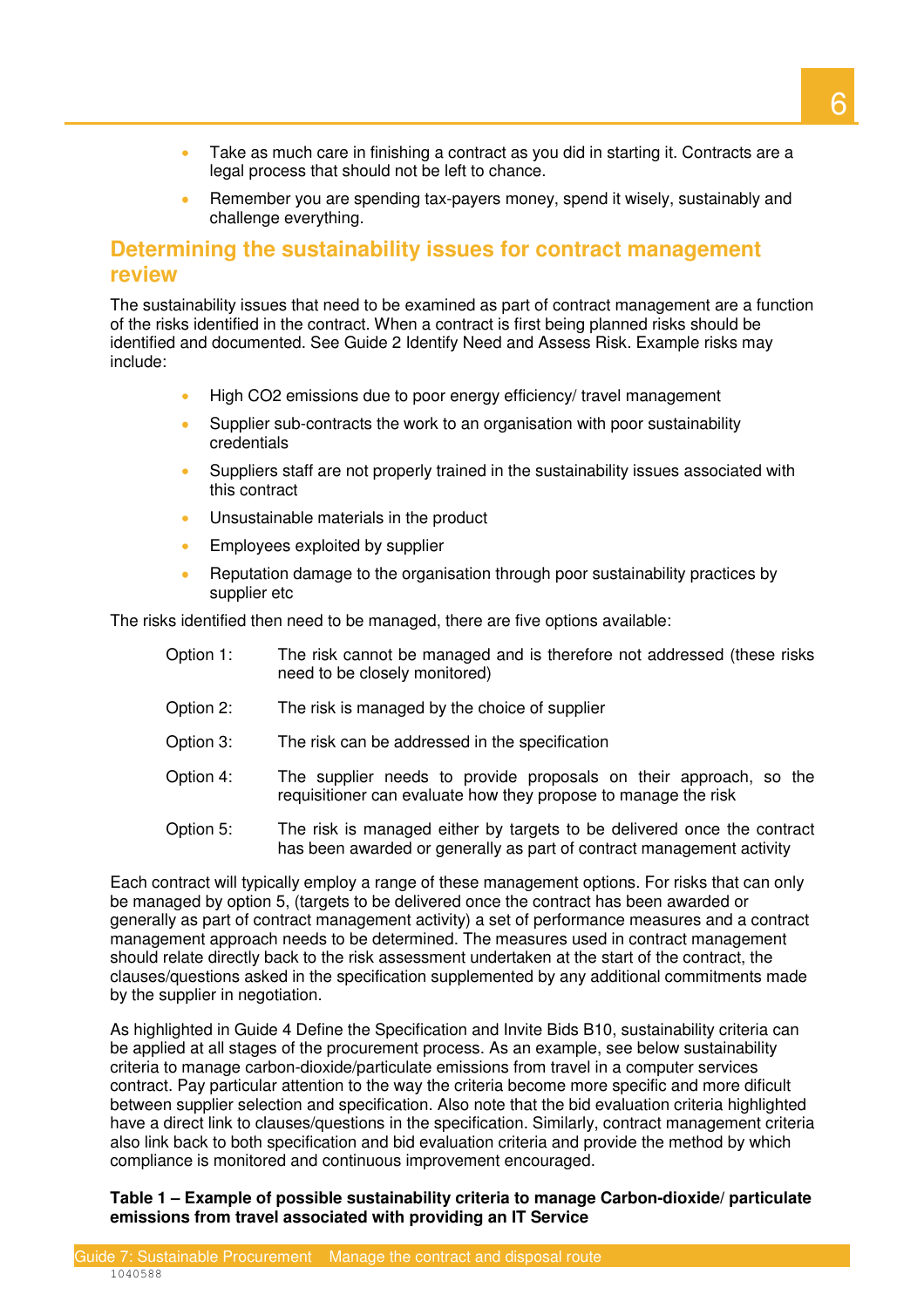| <b>Procurement Stage</b>   | <b>Possible Sustainability Criteria/ Actions</b>                                                                                                                                                                                       |
|----------------------------|----------------------------------------------------------------------------------------------------------------------------------------------------------------------------------------------------------------------------------------|
| <b>Supplier Selection</b>  | Ensure service provider has a sustainable travel policy and                                                                                                                                                                            |
|                            | has experience of sustainable travel planning & control                                                                                                                                                                                |
| <b>Specification</b>       | Set a target number of miles to be travelled to support this<br>$\bullet$<br>contract with yr on yr reduction targets, say 4,000 (if it is not<br>feasible supplier will voice concerns in their proposals,<br>negotiate total figure) |
|                            | Supplier to produce a sustainable travel plan to minimise<br>miles travelled by car and plane (should reflect principles<br>below) and reduce carbon emissions from its vehicles                                                       |
|                            | Require use of telephone conferencing/ VC conferencing<br>wherever possible, all journeys must have a justification and<br>be reported quarterly for review etc                                                                        |
|                            | Require train/ public transport where feasible, ask supplier<br>$\bullet$<br>how they will incentivise this with their employees                                                                                                       |
|                            | Ban use of domestic flights for journeys that can be<br>$\bullet$<br>undertaken in less than 5 hours by train                                                                                                                          |
|                            | Proposals to reduce car/plane travel<br>۰                                                                                                                                                                                              |
|                            | Any proposals to carbon off set travel, by whom and to what<br>$\bullet$<br>level                                                                                                                                                      |
| <b>Bid Evaluation</b>      | Positive response to issues in specification (yes/no)<br>$\bullet$                                                                                                                                                                     |
|                            | Robustness of sustainable travel plan<br>$\bullet$                                                                                                                                                                                     |
|                            | Incentives for low emission vehicles either as lease cars or<br>through mileage rates or other staff incentivisation                                                                                                                   |
|                            | Targets to reduce car/plane mileage beyond those in the<br>$\bullet$<br>specification                                                                                                                                                  |
|                            | % target for carbon off set, value of fund, robustness of<br>carbon off set fund/ mechanism proposed. 100% gets a<br>maximum score.                                                                                                    |
| <b>Contract management</b> | Reduction in miles travelled to deliver and support the<br>$\bullet$<br>contract                                                                                                                                                       |
|                            | Reduction in carbon emissions from transport                                                                                                                                                                                           |
|                            | Continuous improvement against the sustainable travel plan,<br>with financial incentives for the supplier                                                                                                                              |
|                            | % carbon off set against miles travelled against the target<br>agreed                                                                                                                                                                  |
|                            | Financial penalties for non-essential/ unjustified journeys<br>$\bullet$<br>when phone conferencing/video conferencing could have<br>been used                                                                                         |

 See Appendix 1 for a detailed sustainability risk assessment document showing sustainability criteria and specifically the contract management criteria. This appendix shows the range of sustainability criteria that can be applied and clearly demonstrates how criteria build-up through the procurement process.

 When considering contract management targets it suggested that procurers categorise performance criteria as follows:

**Essential -**

 will usually have serious consequences for the supplier if they fail, possibly even termination of the contract. Mandatory performance criteria which a supplier must meet. These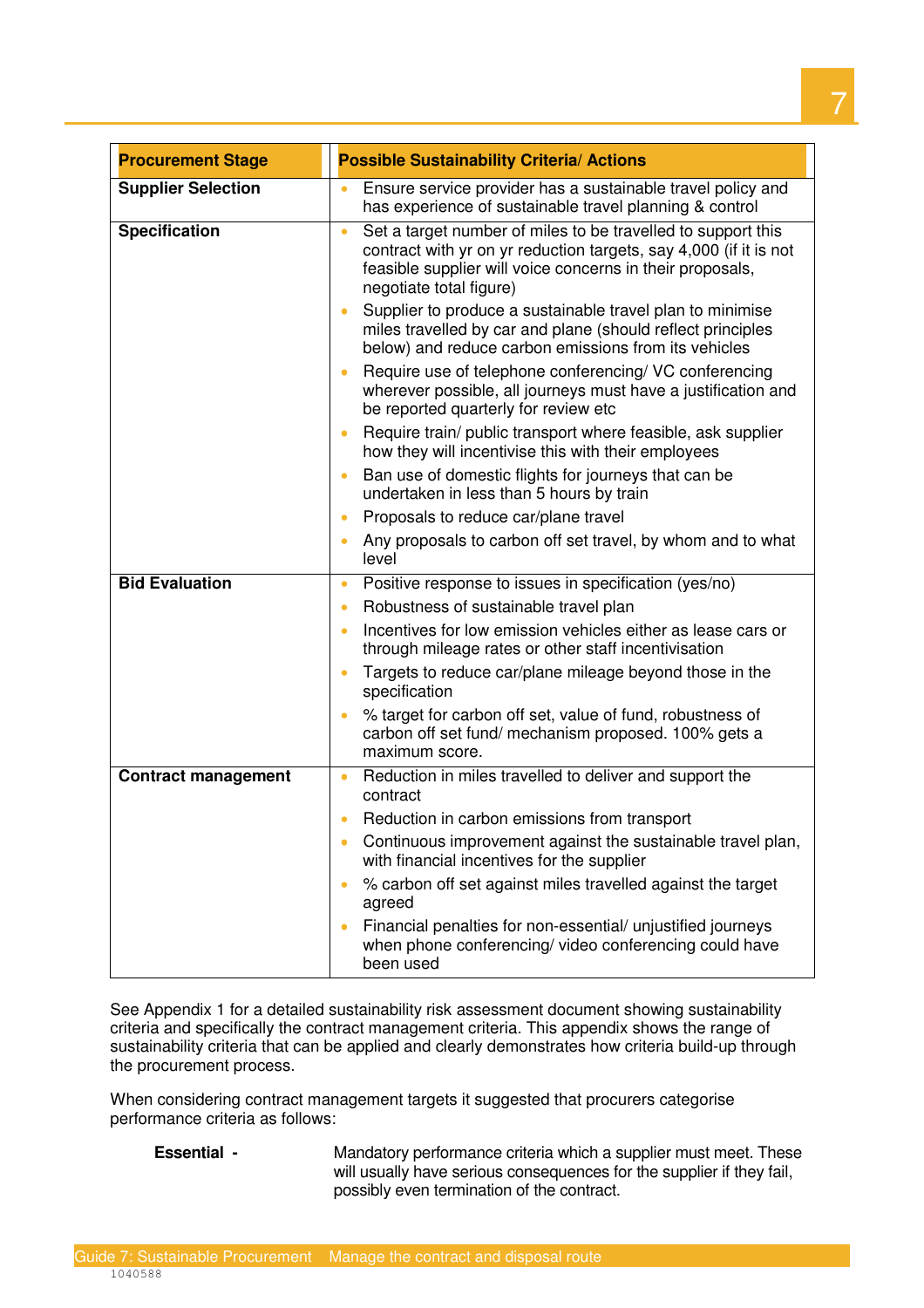| Preferred - | If the supplier fails these, it does not necessarily have major<br>consequences, but is indicative of a lack of commitment to<br>sustainability principles.                                                                                                                                     |
|-------------|-------------------------------------------------------------------------------------------------------------------------------------------------------------------------------------------------------------------------------------------------------------------------------------------------|
| Leading     | Limit these to as few issues as possible. These issues will really<br>differentiate suppliers' performance and separate the exceptional<br>suppliers from the ordinary. These targets are usually difficult to<br>achieve and are often linked to some form of bonus payment for a<br>supplier. |

 By categorising measures, procurers are in effect setting the boundaries by which the suppliers overall performance will be judged. This gives a very clear structure and allows decisions to be made about a suppliers continued use within an organisation depending on their performance.

# **Example performance measures**

 A key element of effective contract management is the application of performance measures to assess the suppliers' performance in the contract. This ensures that contract management is robust, systematic and has measures to show success and failure. The example below details possible performance measures that could be applied to key sustainability risks in a contract. The measures below could be applied and adapted for a number of contracts, but were specifically developed for a computer hardware and support service contract.

| <b>Sustainability Theme</b>                                                                                    | Contract management/ performance measure                                                                                                                                                                                                                                |
|----------------------------------------------------------------------------------------------------------------|-------------------------------------------------------------------------------------------------------------------------------------------------------------------------------------------------------------------------------------------------------------------------|
| Carbon dioxide and particulate<br>emissions from travel                                                        | Reduction in miles travelled to deliver and support<br>$\bullet$<br>the contract<br>Reduction in carbon emissions from transport<br>$\bullet$<br>Continuous improvement against the sustainable<br>travel plan<br>% carbon off set against miles travelled<br>$\bullet$ |
| Non-renewable resource use and<br>associated waste of spare parts /<br>consumables and packaging waste         | Continuous improvement in re-use of spares/<br>$\bullet$<br>consumables<br>Reduction in consumable use<br>$\bullet$<br>Reduced waste to landfill<br>$\bullet$                                                                                                           |
| Energy use<br>Non-renewable resource use to<br>create electricity and associated<br>carbon dioxide emissions   | Reduction in power consumption<br>$\bullet$<br>Overall increase in use of renewable energy<br>$\bullet$                                                                                                                                                                 |
| Supplier organisational commitment<br>to and management of its<br>sustainability impacts                       | Year on year update of impacts and action<br>$\bullet$<br>planning<br>Achievement of sustainability targets<br>$\bullet$<br>Delivery of sustainable procurement<br>$\bullet$                                                                                            |
| Management of electronic waste -<br>specifically old desk tops, lap tops,<br>mfd's, servers and other hardware | Time from de-installation to waste disposal,<br>$\bullet$<br>reducing target<br>% electronic waste to landfill, reducing target<br>$\bullet$                                                                                                                            |
| Use of chemicals                                                                                               | Periodic check of any chemicals being used<br>$\bullet$<br>Maintenance of COSHH sheets<br>$\bullet$                                                                                                                                                                     |
| Delivery of agency corporate<br>sustainability targets                                                         | KPI's linked to delivery against our targets, but<br>$\bullet$<br>covered elsewhere specifically in this document                                                                                                                                                       |

#### **Table 2 – Example of contract measures**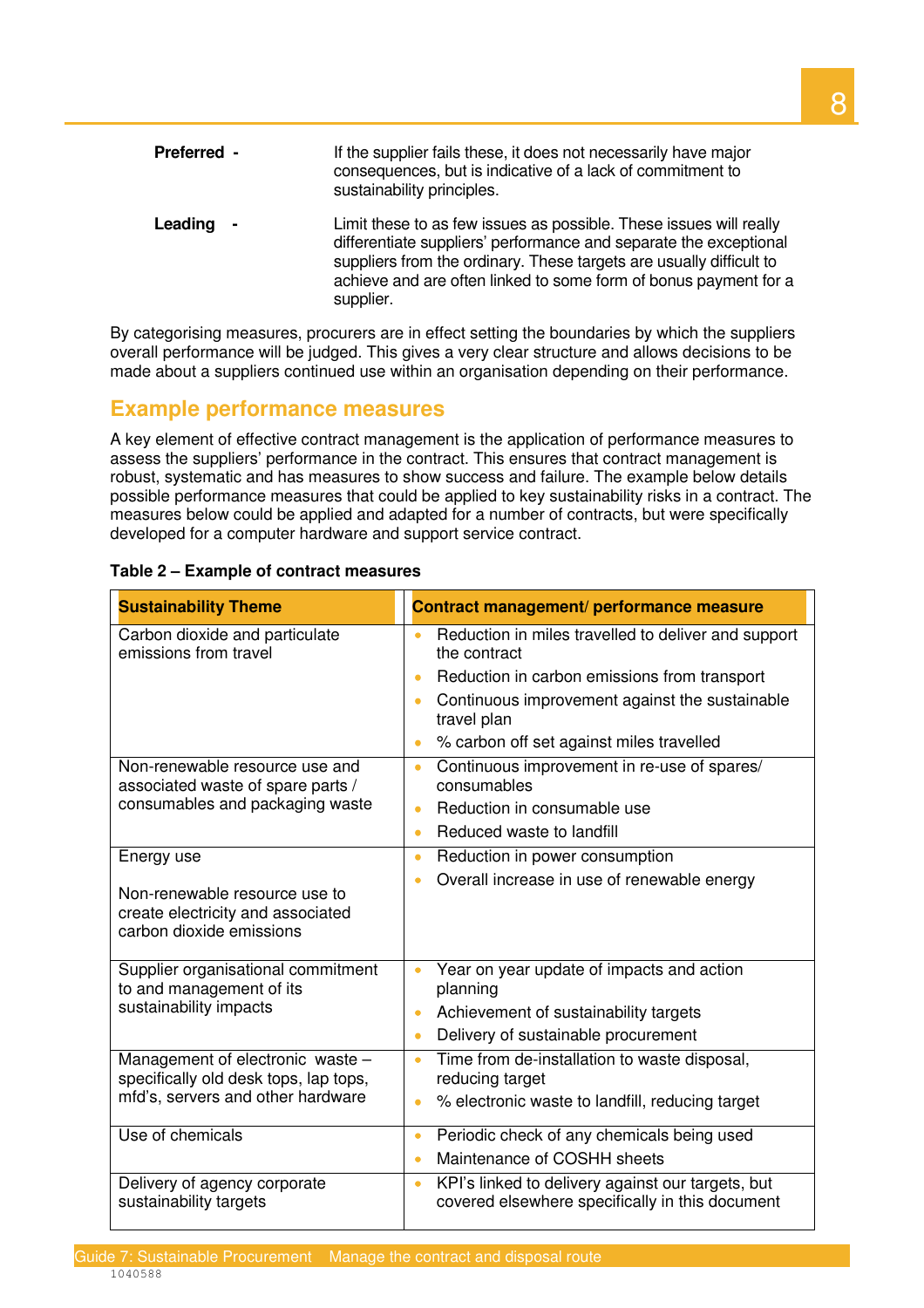| <b>Sustainability Theme</b>                                                   | Contract management/ performance measure                                                                                              |
|-------------------------------------------------------------------------------|---------------------------------------------------------------------------------------------------------------------------------------|
| Sustainability competency of supplier<br>staff on environment agency premises | Contract compliance (note there are links to any<br>Monitoring of compliance with diversity targets,<br>$\bullet$                     |
| Suppliers employees are exploited                                             | Records maintained that demonstrate compliance<br>$\bullet$<br>with minimum social standards e.g. wage, hours,<br>unionisation etc    |
| Sub contractors must equally deliver<br>on sustainability                     | KPI's on sub-contractor performance<br>$\bullet$                                                                                      |
| Sub contractors in the developing<br>world are exploited                      | As above<br>$\bullet$                                                                                                                 |
| Supply base diversification                                                   | Monitoring of compliance with diversity targets, but<br>$\bullet$<br>do not link to incentives                                        |
| Compliance with sustainability<br>legislation                                 | Records of any legal investigations/ prosecutions<br>$\bullet$<br>by legal authorities e.g. environment infractions                   |
| Eco-label to manage main<br>environmental impacts of hardware<br>selection    | KPI linked to Eco-label e.g. Cat A purchasing of<br>$\bullet$<br>Energy star hardware and % overall against a eco-<br>label           |
| Carbon dioxide emissions from<br>hardware logistic distribution               | Year on year improvement<br>$\bullet$<br>See earlier section on mileage targets<br>$\bullet$                                          |
| Power consumption of hardware both<br>on and off site (hosted services)       | Reduction in power consumption<br>۰<br>Overall increase in use of renewable energy<br>$\bullet$                                       |
| Non renewable resources used in<br>hardware                                   | Continuous improvement in re-use of hardware<br>$\bullet$<br>Reduction in hardware use<br>$\bullet$<br>Reduced waste to landfill<br>۰ |
| <b>DISABLED USER ACCESSIBILITY</b>                                            | 100% compliance in provision of equipment to<br>$\bullet$<br>facilitate use by disable users                                          |
| Asset management / replacement<br>strategy that minimises consumption         | % Reduction in equipment consumption<br>$\bullet$<br>% Amount of equipment re-deployed for re-use                                     |

 For each contract it is necessary to determine the sustainability risks, identify how the risks are best managed and for those that need on-going management develop specific performance management criteria. Supplier performance against these specific criteria are then reviewed as part of the contract management process. Giving a much more meaningful approach to contract management than just a general discussion about performance. Sustainability measures such as those highlighted above are also useful in demonstrating the sustainable procurement improvement being delivered.

# **Risk and reward mechanisms**

 An option to increase a suppliers' motivation to improve sustainability performance during a contract is to use a risk/ reward mechanism. Effectively, agreeing a financial penalty and/or financial bonus payment based on the suppliers' performance. A good way to start this is to ask the supplier in their proposals for the measures they would like to be measured against and the amount of their fee they are willing to put at risk based on their performance. It is then a case of the procurer negotiating the measures to ensure they are robust and the level of fee at risk.

 Procurers may seek to add additional measurement criteria or give tougher targets for which the supplier receives a bonus payment. This can be self-funding in areas such as energy efficiency etc where there is a reduced cost to the client. Another option is to link contract extensions to